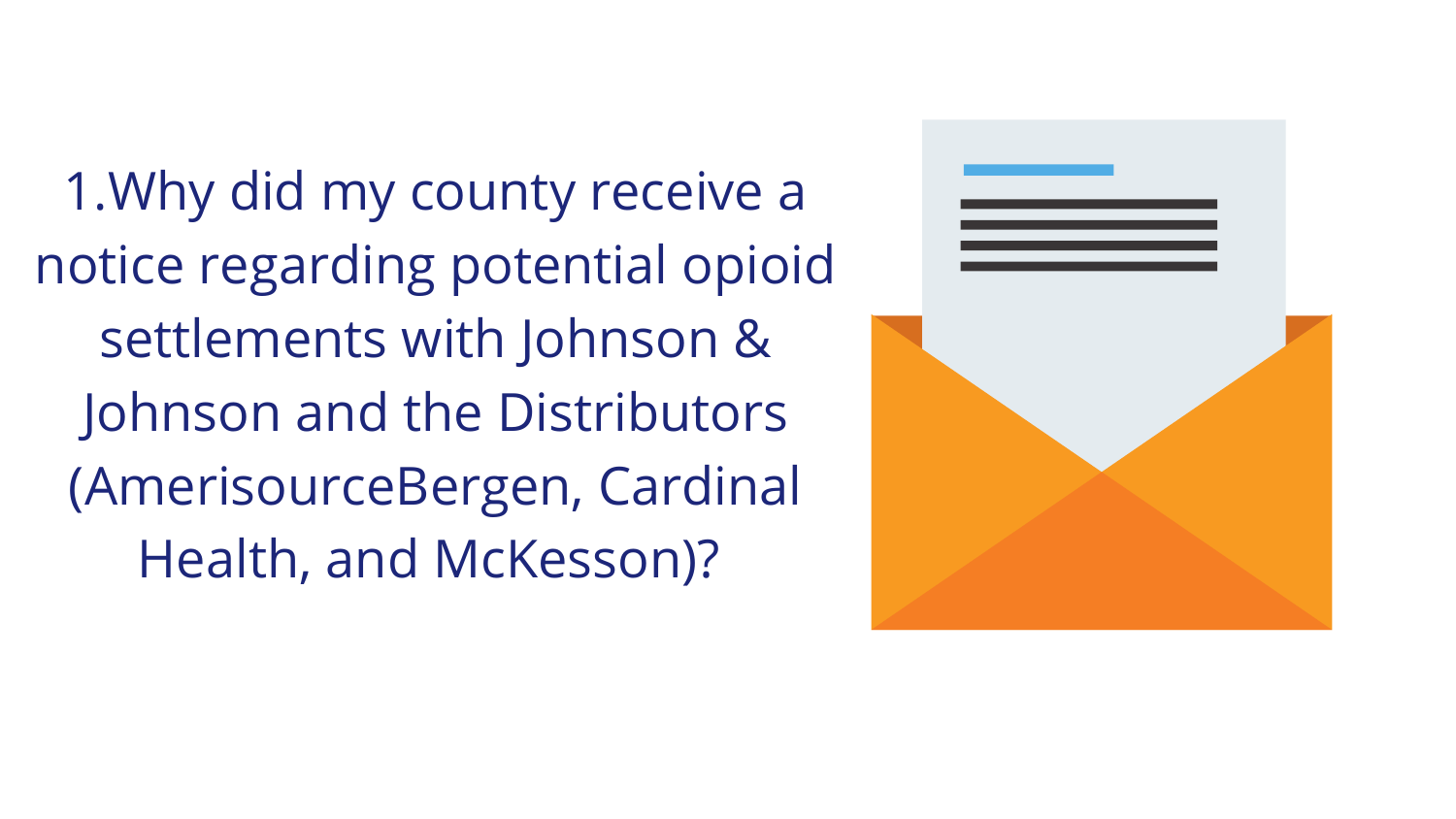### 2. How does my county complete the process to join the settlement?



## Use the Subdivision Registration Code to register at: **nationalopioidsettlement.com**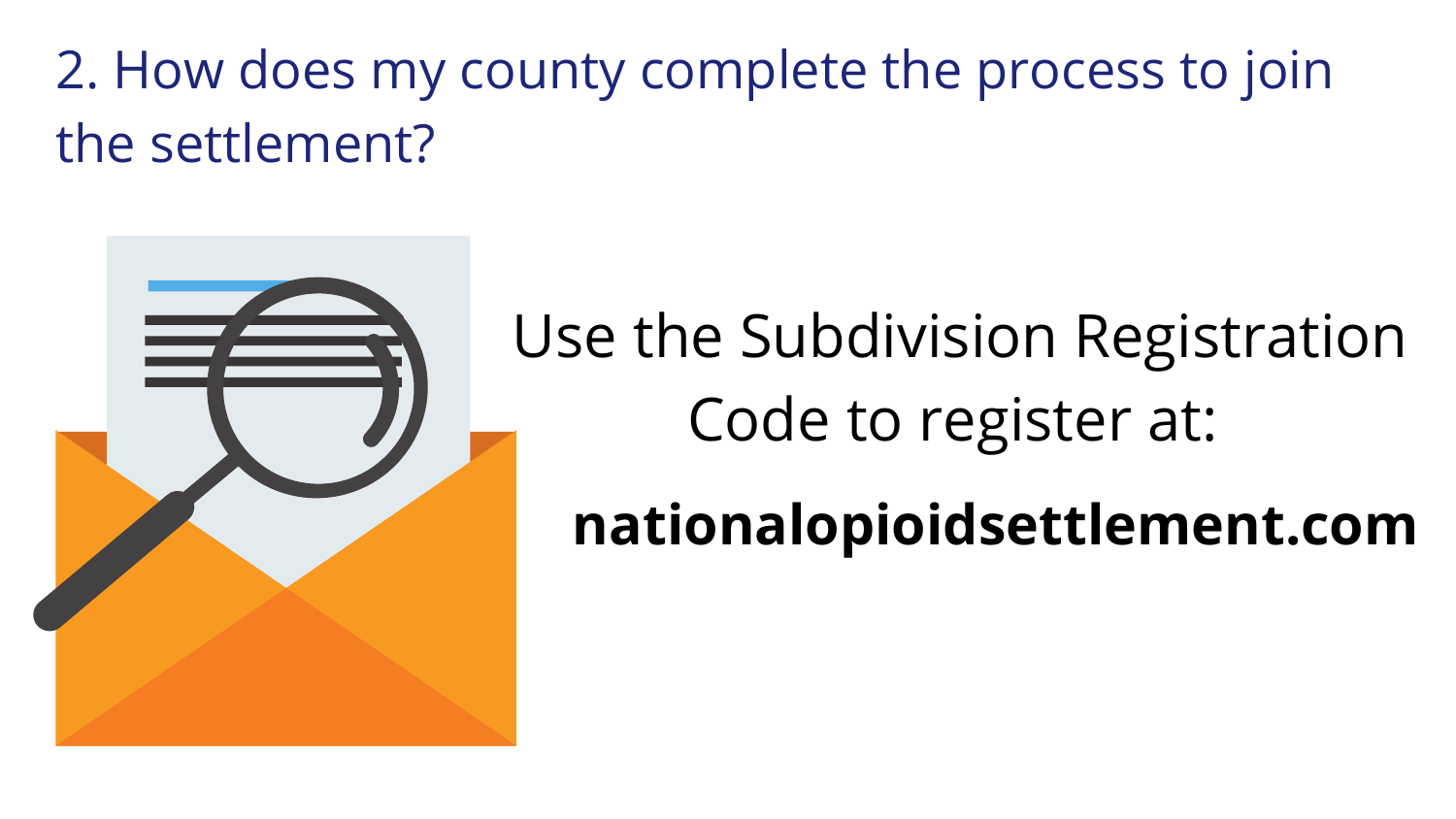### 3. Why should I complete the registration process and the release?

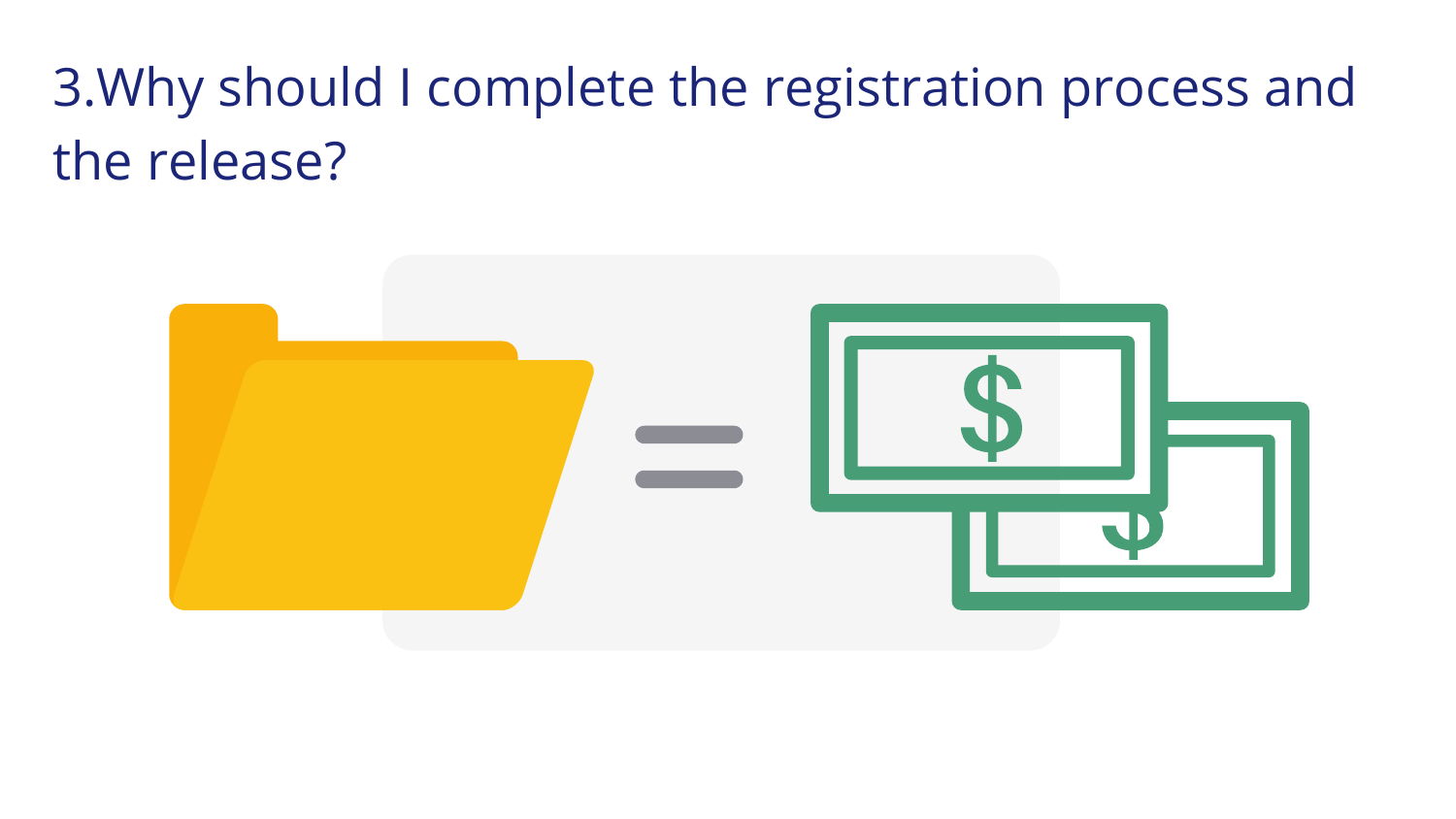# 4. When do I have to complete this paperwork? **1/2/2022**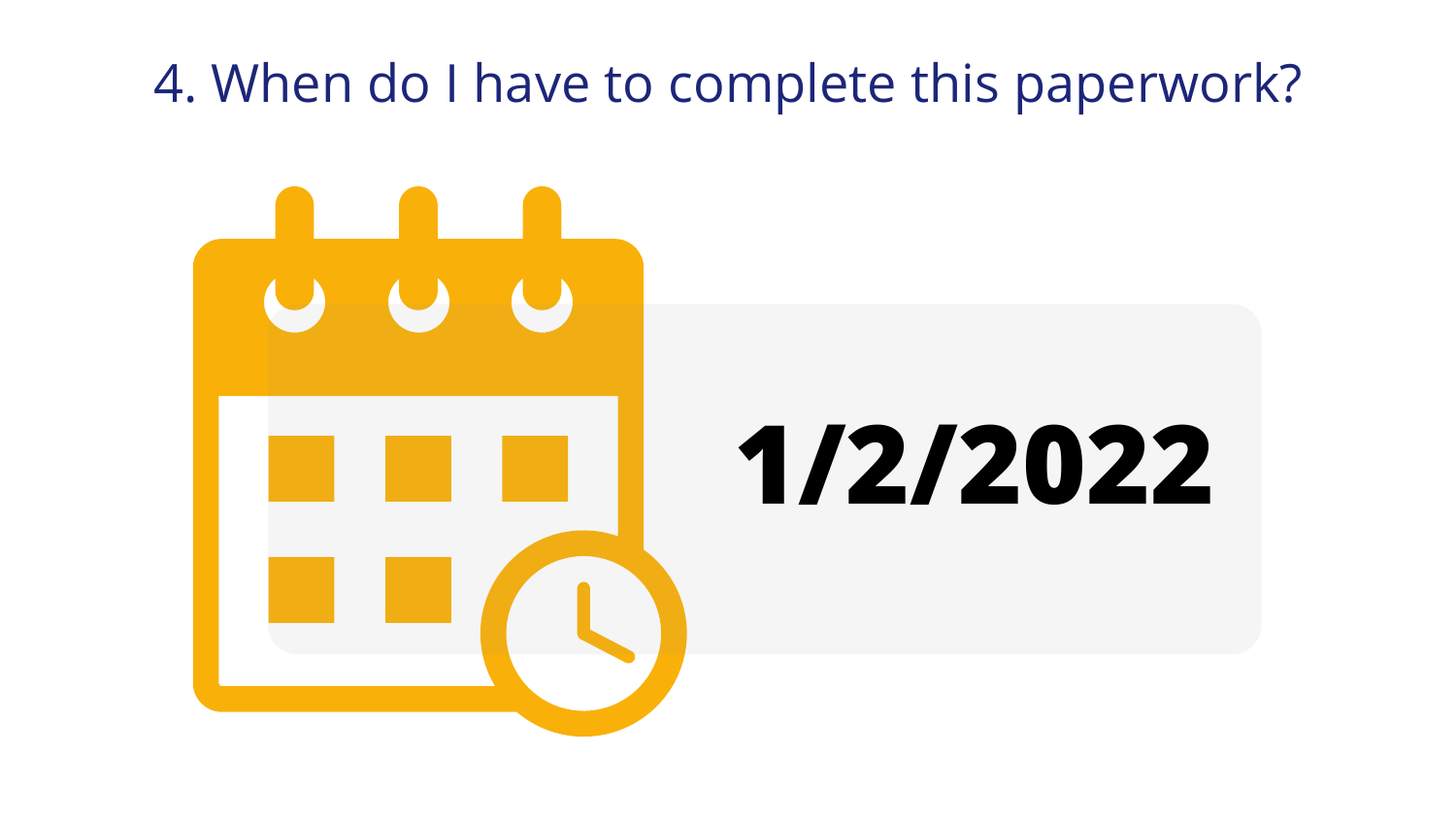## 5. What if I can't find my county's notice or have other questions?



#### **For any questions contact :**

**Betsy DeNardi:** 317-232-6231 Betsy.DeNardi@atg.in.gov

- 
- 
- **Cory.Voight@atg.in.gov:** 317-234-7132

Cory.Voight@atg.in.gov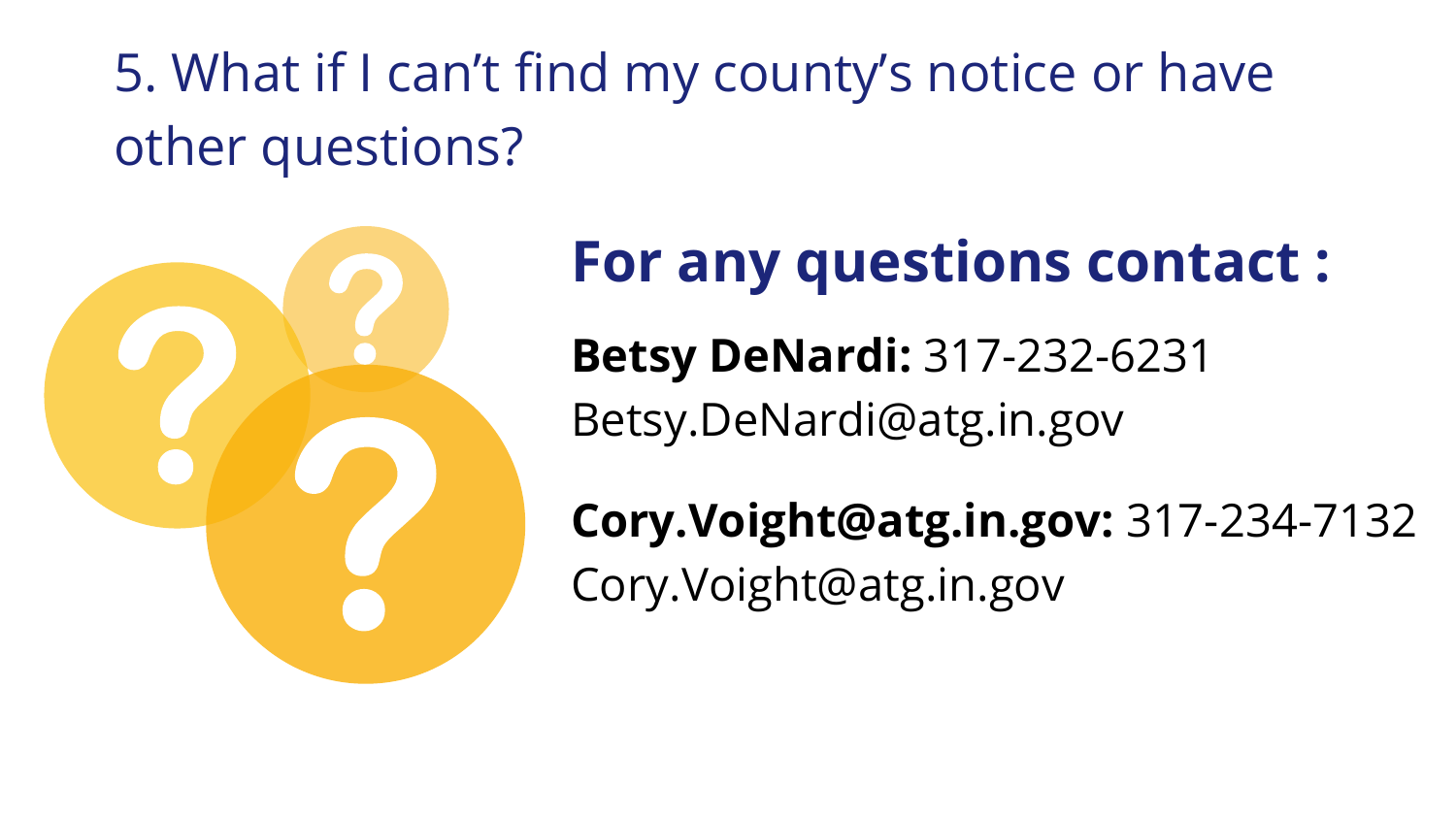### 6.How much money will my county receive in the settlement?

#### **For any questions contact :**



- 
- 
- **Cory.Voight@atg.in.gov:** 317-234-7132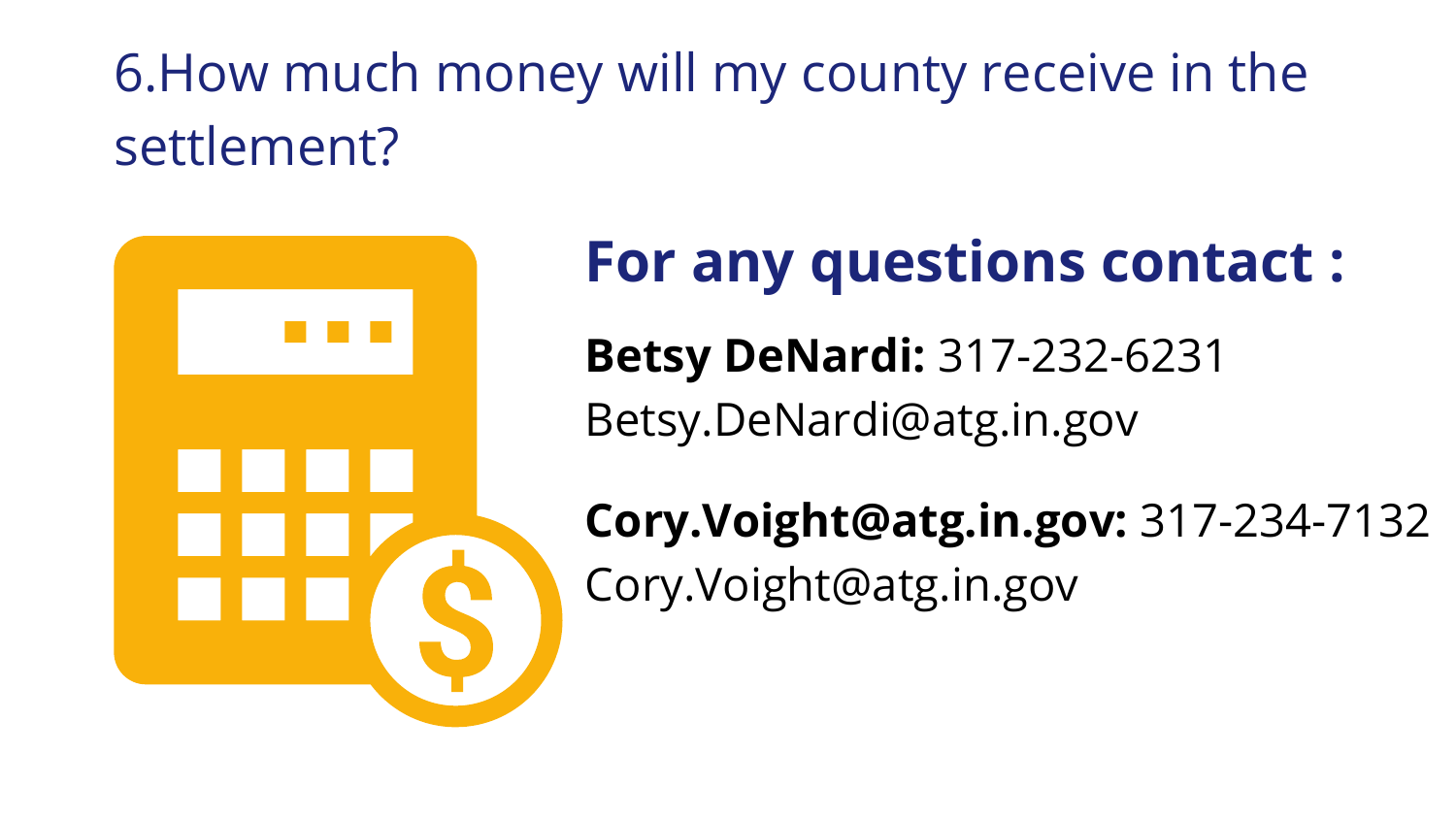#### 7. When will the first payments arrive?





# **7/2022**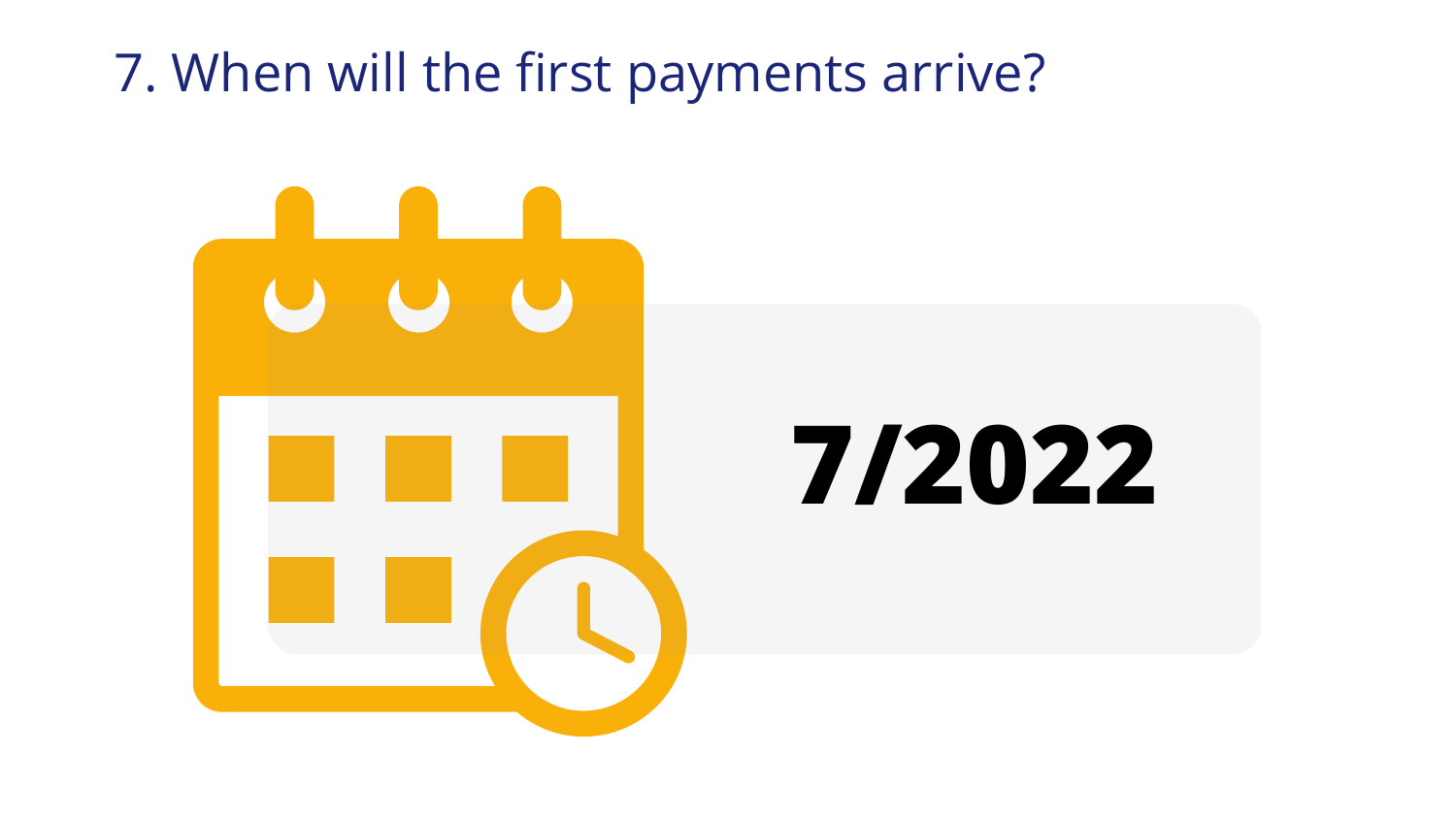#### 8.What funds will the state receive and how will they be spent?



### Funds used for remediation programs

### Funds use determined by the General Assembly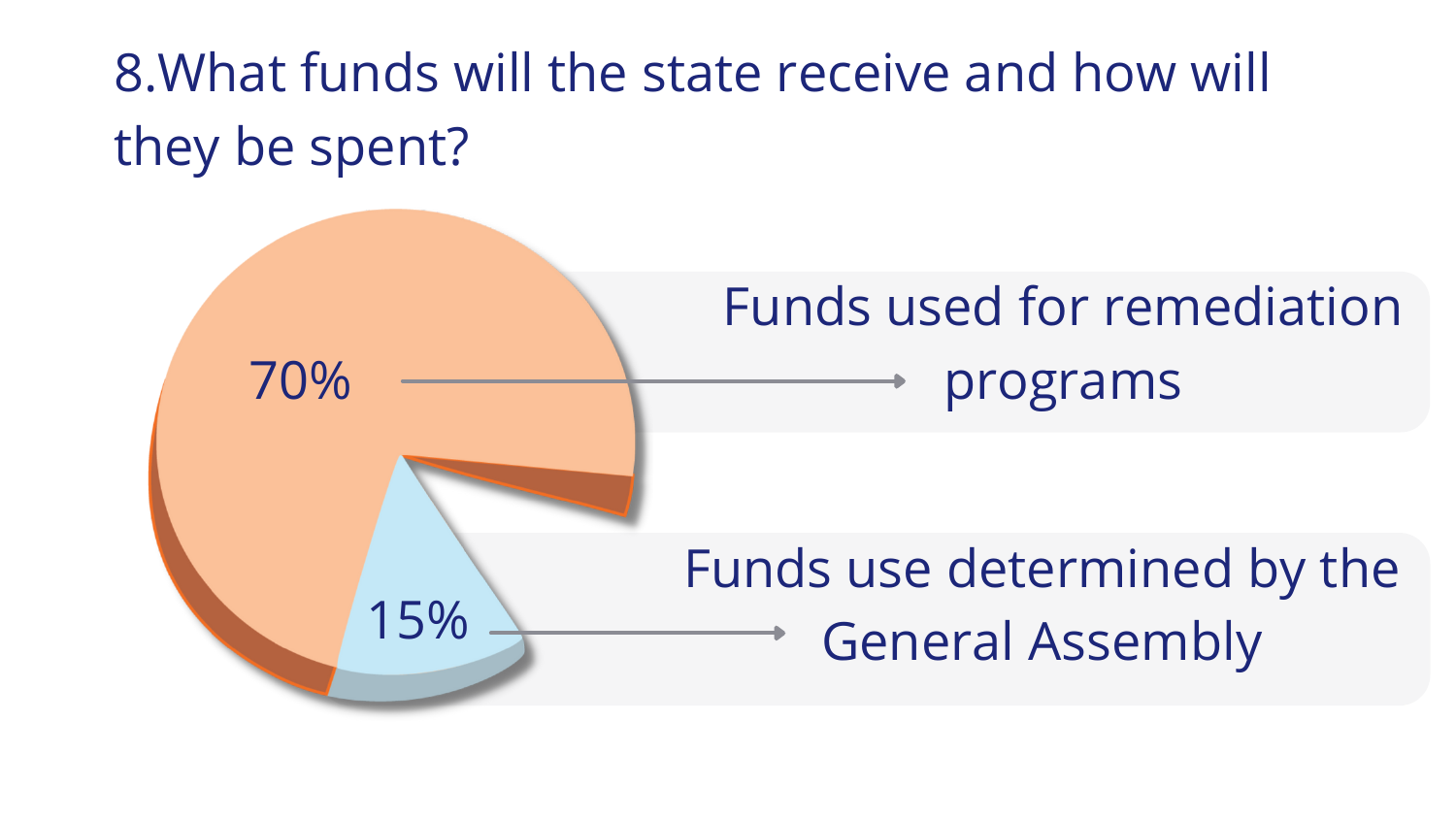Funds use determined by the

#### 9. Explain the different restrictions on settlement funds



Cities, Counties, and Towns unrestricted share of funds

• Half FSSA will distribute to their state regional programs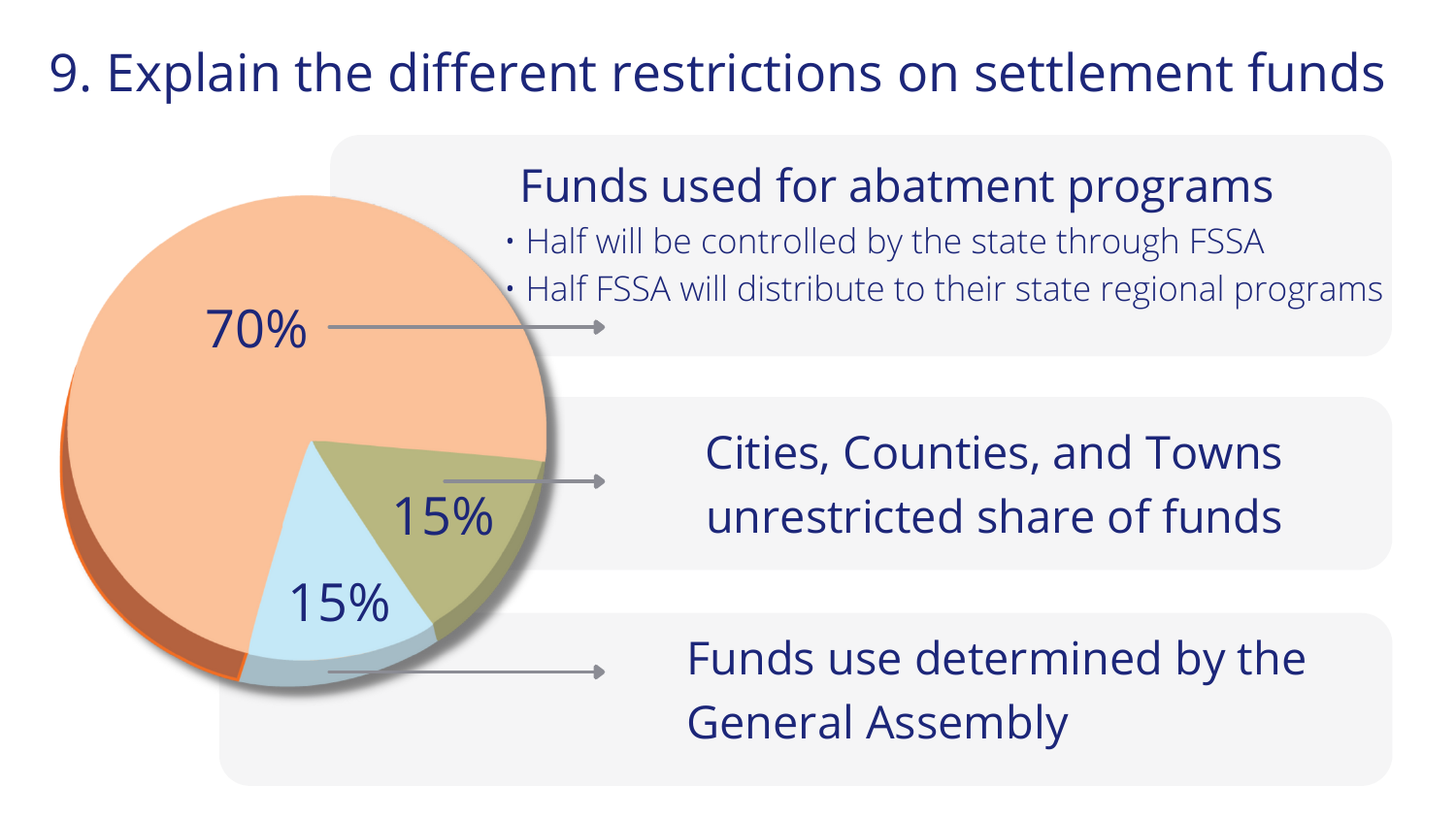## 10. Why are the funds not coming directly to the counties?



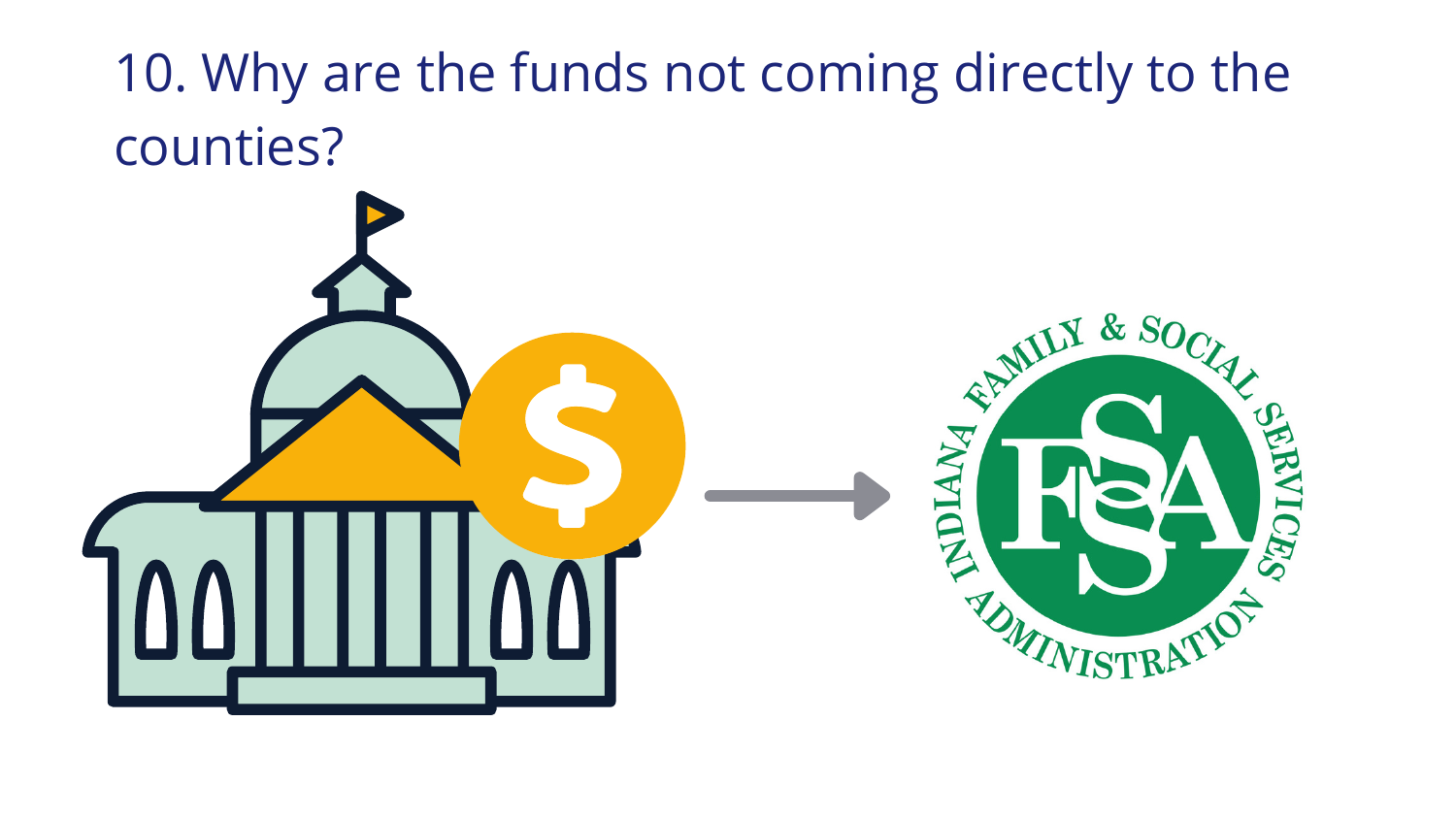### 11.Can counties that filed lawsuits still join the settlement?

#### A legislative change would be needed to allow litigating counties

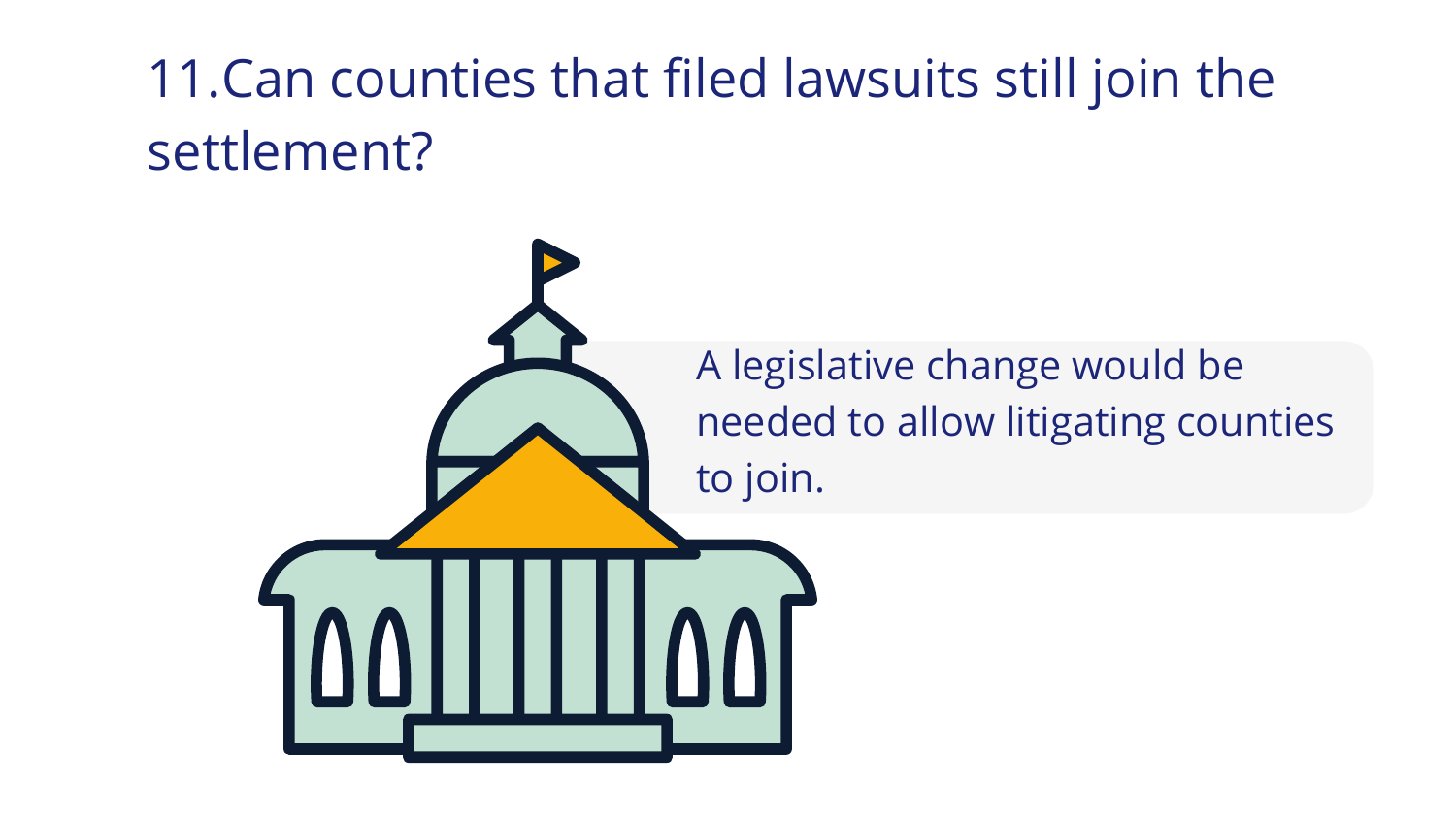

**For any questions contact : Betsy DeNardi:** 317-232-6231 Betsy.DeNardi@atg.in.gov

**Cory Voight:** 317-234-7132 Cory.Voight@atg.in.gov

- 
- 
- 
-